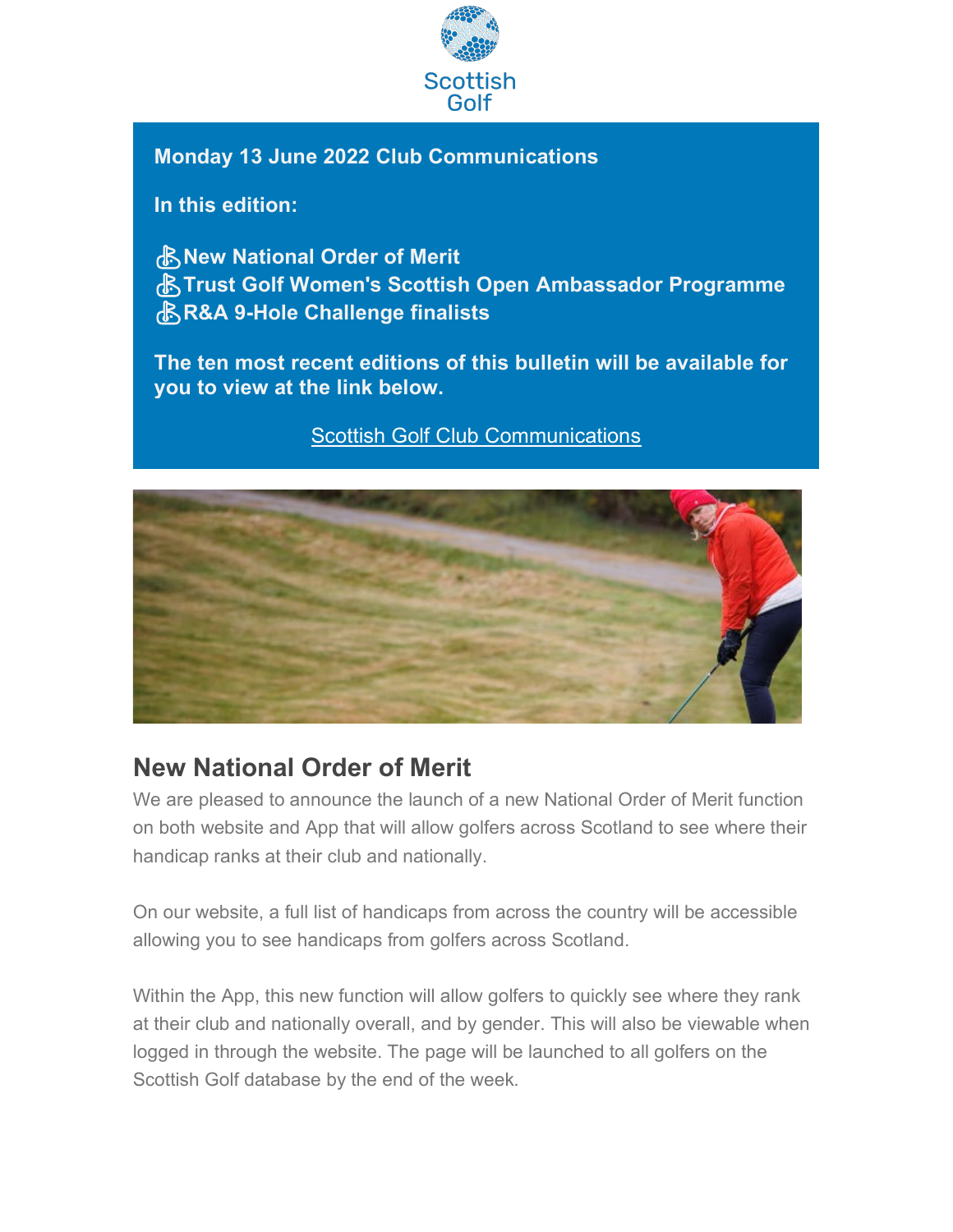### **[Visit National Handicap Order of Merit](https://scottishgolf.us4.list-manage.com/track/click?u=9c32e12ea21cc19e8cd8c1f75&id=e2fbc46a79&e=196ecfd959)**



### **Trust Golf Women's Scottish Open ambassador**

### **programme**

Following on from last week's announcement that club members receive 10% off ticket offer for the [Women's Open](https://scottishgolf.us4.list-manage.com/track/click?u=9c32e12ea21cc19e8cd8c1f75&id=56680c16a8&e=196ecfd959) at Dundonald Links at the end of July, the Club Ambassador link has now gone live and can be accessed here:

### [Ambassador Programme](https://scottishgolf.us4.list-manage.com/track/click?u=9c32e12ea21cc19e8cd8c1f75&id=b0c0d8121b&e=196ecfd959)

You can invite fellow club members, friends and family to experience the Women's Scottish Open with you and accumulate rewards in the process, including exclusive accommodation packages for Dundonald Links. The Club Ambassador Programme initiative is a great way to support the women's game in Scotland. Your 10% off code is **TGWSO10.**

**[Book tickets here](https://scottishgolf.us4.list-manage.com/track/click?u=9c32e12ea21cc19e8cd8c1f75&id=c813658e5a&e=196ecfd959)**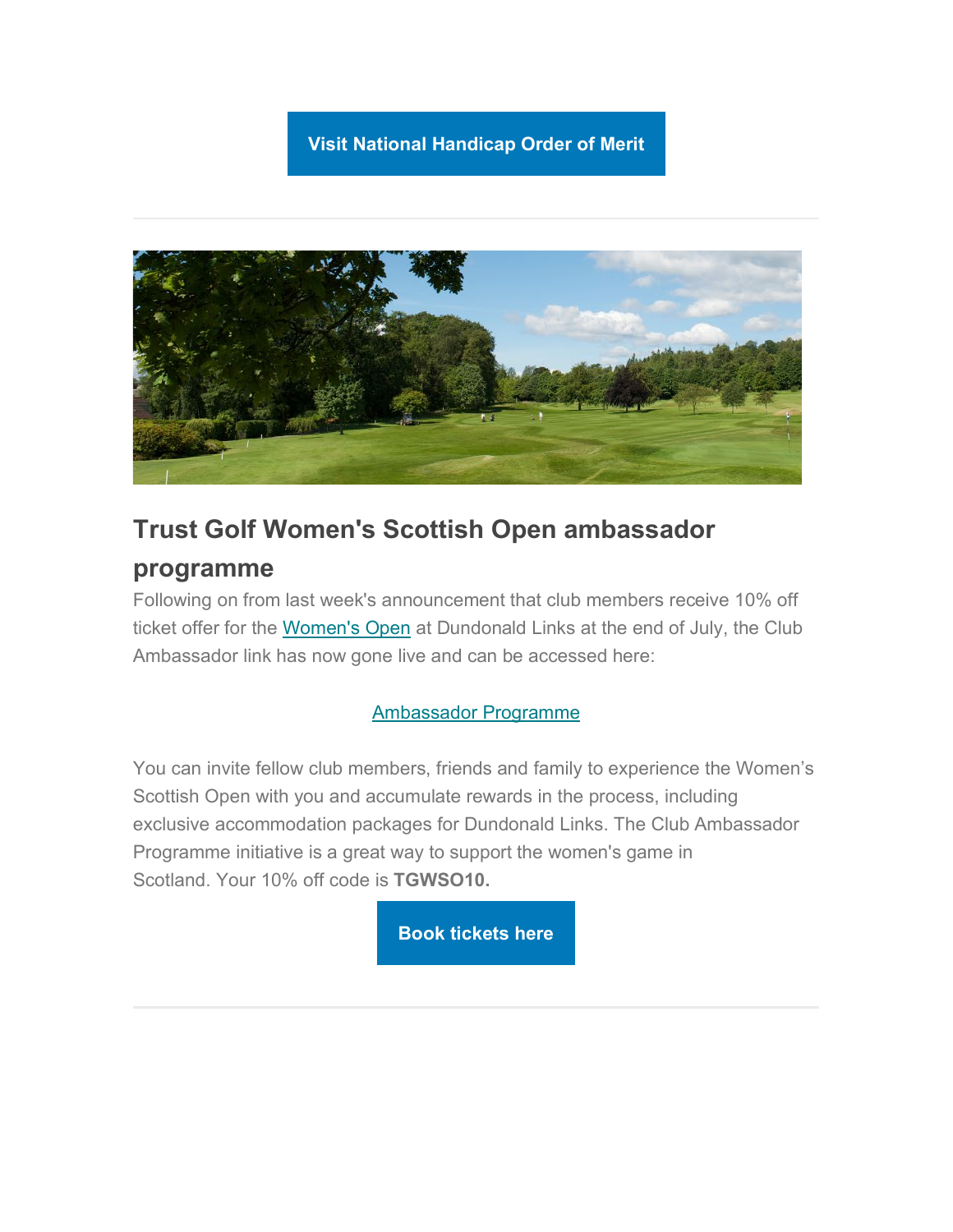

# **R&A 9-Hole Challenge**

Four Scottish pairs are now looking forward to the incredible opportunity to play The Old Course at St Andrews on the eve of The 150<sup>th</sup> Open after successfully qualifying from the Scottish Golf R&A 9-Hole Challenge National Finals.

- Anthony Ralph & Corey Payne (Cowglen)
- Robin Caldow & Elspeth Caldow (Kinross)
- Richard Muckhart & Drew Ramsay (The Royal & Ancient Club)
- Stuart Murdoch & John Bell (Burntisland Golf House Club)

You can read the full report from the event by clicking below.